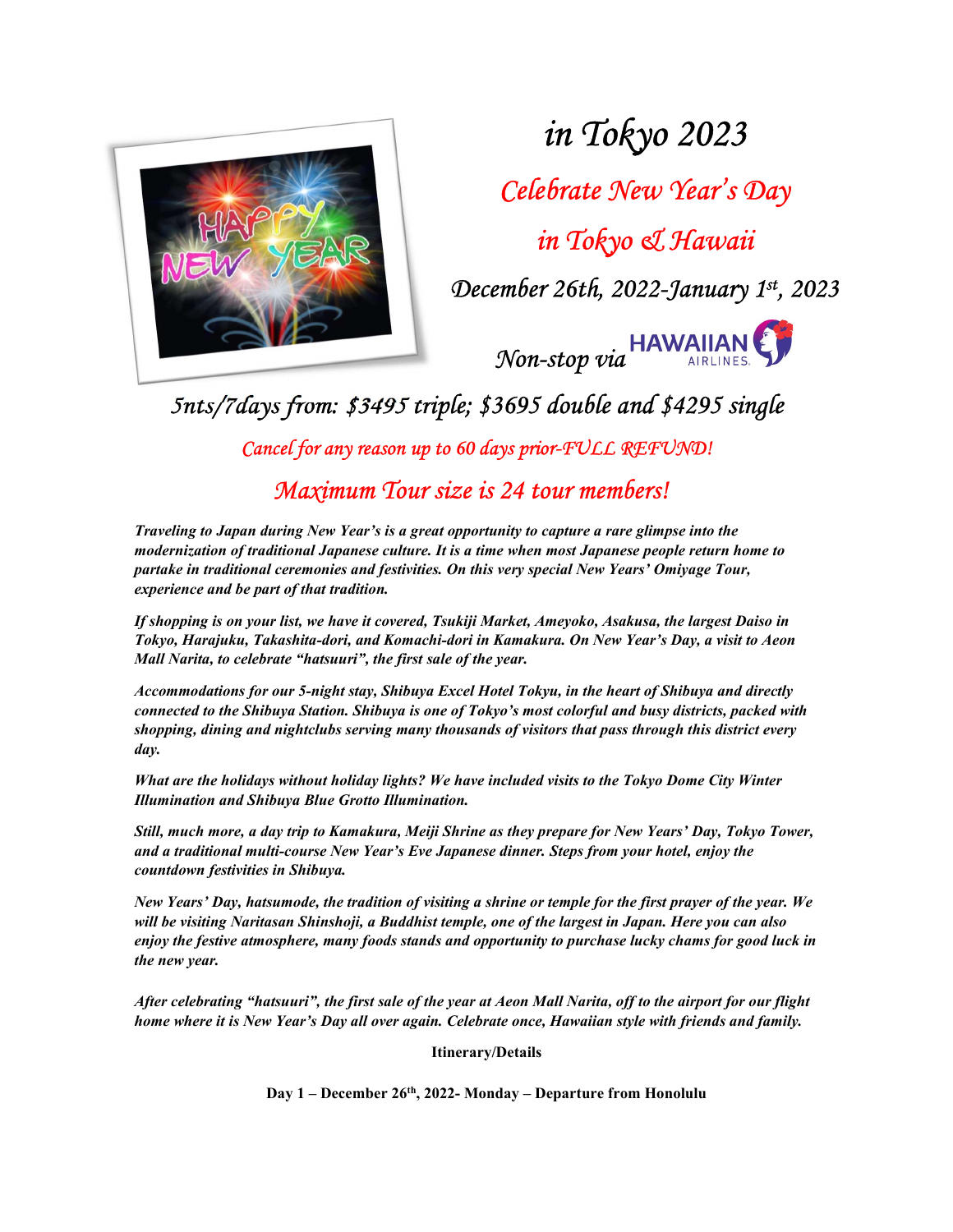Please meet your Panda Travel representative at the Hawaiian Airlines check-in counter, located in Terminal 2, Lobby 4, a minimum of 3 hours prior to the departure time.

### Hawaiian Airlines #821 Departs Honolulu 11:20 am – Arrives Narita 4:00 pm + 1

## Day 2 – December 27th, 2022 -Tuesday – Narita-Tokyo

After clearing customs, our local English-speaking guide will meet us for the drive to our hotel, Shibuya Excel Hotel Tokyu, for our 5-night stay. This 4-star hotel is directly connected to Shibuya Station, a vibrant and energetic location. Next to one of the world's most iconic sights, Shibuya Crossing, it is truly in the center of Tokyo's best shopping and nightlife.



## Accommodations: Shibuya Excel Hotel Tokyu

#### Day 3 – December 28th, 2022 -Wednesday – Tokyo-Kamakura-Tokyo (B)

After breakfast, please meet your guide in the lobby by 9:00am as we journey off to Kamakura. The drive time is a little over one-hour.

Kamakura became the political center of Japan when Minamoto Yoritomo chose the city as the seat for his new military government in 1192. The Kamakura government continued to rule Japan for over a century. It remained the center of Eastern Japan for some time before losing its position to other cities.

Today, Kamakura is a very popular tourist destination. Sometimes called the Kyoto of Eastern Japan, Kamakura offers numerous temples, shrines, and other historical monuments.

Once here we will be visiting the Great Buddha of Kamakura, a bronze statue of Amida Buddha, which stands on the grounds of Kotokuin Temple. With a height of 13.35 meters, it is the second tallest bronze Buddha statue in Japan.

The statue was cast in 1252 and originally located inside a large temple hall. However, the temple buildings were destroyed multiple times by typhoons and a tidal wave in the 14th and 15th centuries. So, since 1495, the Buddha has been standing in the open air.

The Great Buddha rises serenely from its base, with gorgeously draped garments that you can hardly believe are forged from bronze. The serene expression is so evident; you feel the peace the artists intended to convey. The Great Buddha of Kotoku-in is an iconic image that represents Japanese culture. It is not just big, but beautiful.

This Great Buddha or Daibutsu as is commonly called is a National Treasure and one of the centerpieces of the city's cultural heritages. For a small donation, you are permitted enter the Buddha and see from the inside how it was cast. Take a few moments to enjoy this unique experience.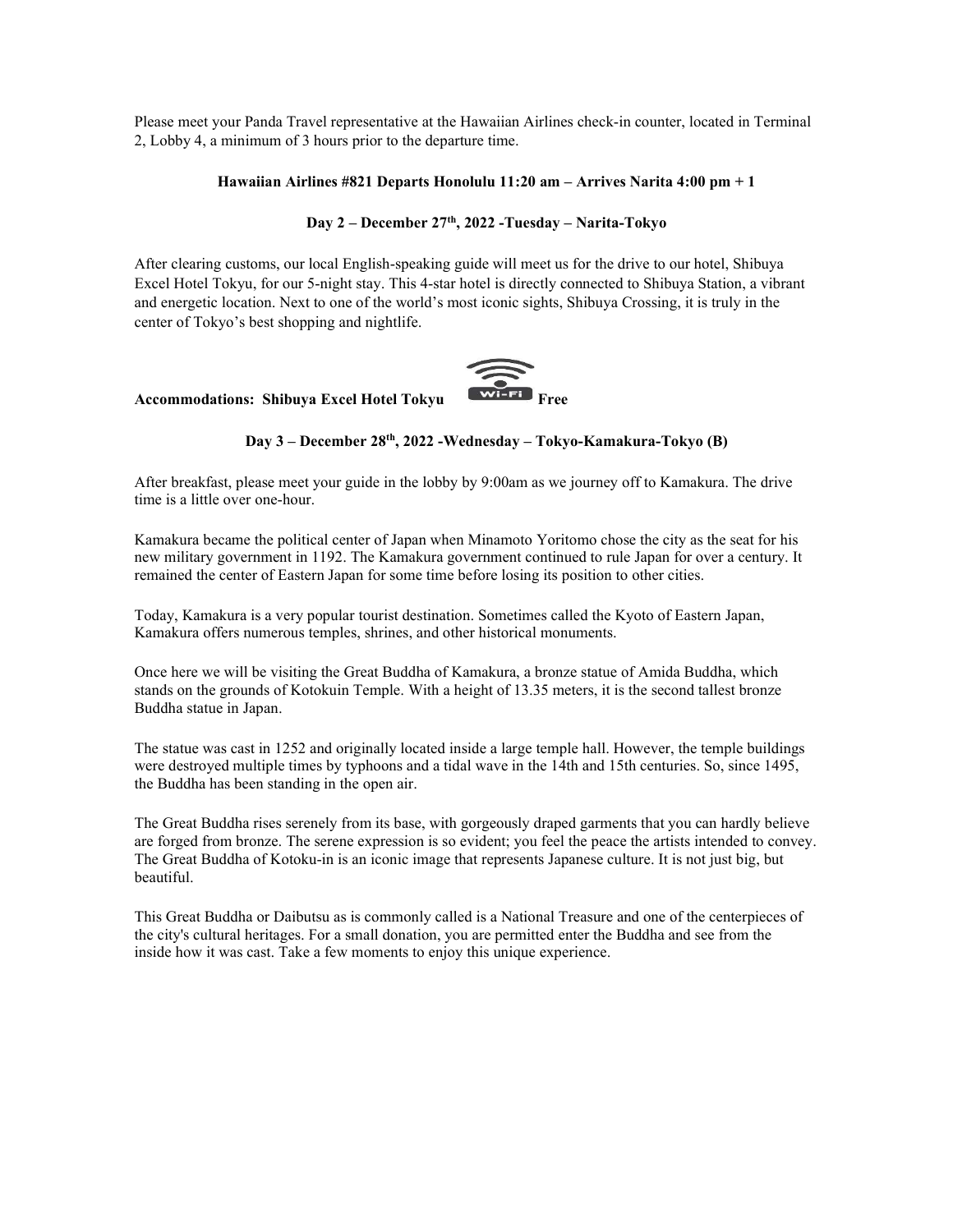

## Great Buddha of Kamakura

From here, also close-by is Komachi dori Shopping Street where you will have free time to walk around, shop for souvenirs and enjoy some delicious snacks and foods. This is a good spot for lunch!

One must stop here is at Kamakura's famous cookie store for a sample. These dove-shaped butter cookies make for a great Kamakura souvenir and omiyage gift.

The dove motif was inspired by the plaque above the main prayer hall at Tsurugaoka Hachimangu shrine, where the character for "Hachi" is shaped to look like a dove.

Once back in Tokyo, a holiday illumination, Tokyo Dome City Winter Illumination, one of the city's glitziest events, an amazing 230,000 LEDs draped over various structures along with a giant Christmas tree. 2022 will be its 18th year, complete with a new theme. The theme in 2021 was "illuminations you want to take photos of".

The surrounding areas in Tokyo Dome City will be similarly well lit, including the LaQua area with a 'milky way' light tunnel that stretches for 140-meters with pink and orange kaleidoscope-like illumination, and the Meet Port Garden, which is lit with champagne gold lights.

Arrival back at our hotel will be by 6:30pm and the remainder of the evening is free.



# Accommodations: Shibuya Excel Hotel Tokyu

After breakfast at our hotel, we will head out for a full day of touring. Please meet your guide in the lobby by 9:30am.

If you have ever dreamed about melt-in-your-mouth, out-of-this-world sushi, then you might have heard of Tsukiji, the largest fish market in the world. Most of Tokyo, and even high-end sushi restaurants in Hong Kong and San Francisco, gets their fish from this cultural landmark near the center of Japan's capital city.

Tsukiji sits on some of the most valuable real estate in Tokyo and while the inner auction market has moved to reclaimed land on Tokyo Bay, the popular outer market will alive and well. Expect it to be busy as many locals will be out gathering up items to celebrate the New Year with their families.

Opened in 1935, Tsukiji sprang to life after the Great Kanto Earthquake destroyed most of Tokyo in 1923. It has since become one of the most popular tourist destinations in the city. Every morning sightseers would start lining up at 3 a.m. to watch the frozen tuna auction. The more expensive fresh tuna auctions – where a single Bluefin once sold for nearly \$1.8 million- are privately conducted.

Day 4 – December 29<sup>th</sup>, 2022 -Thursday – Tokyo (B/L)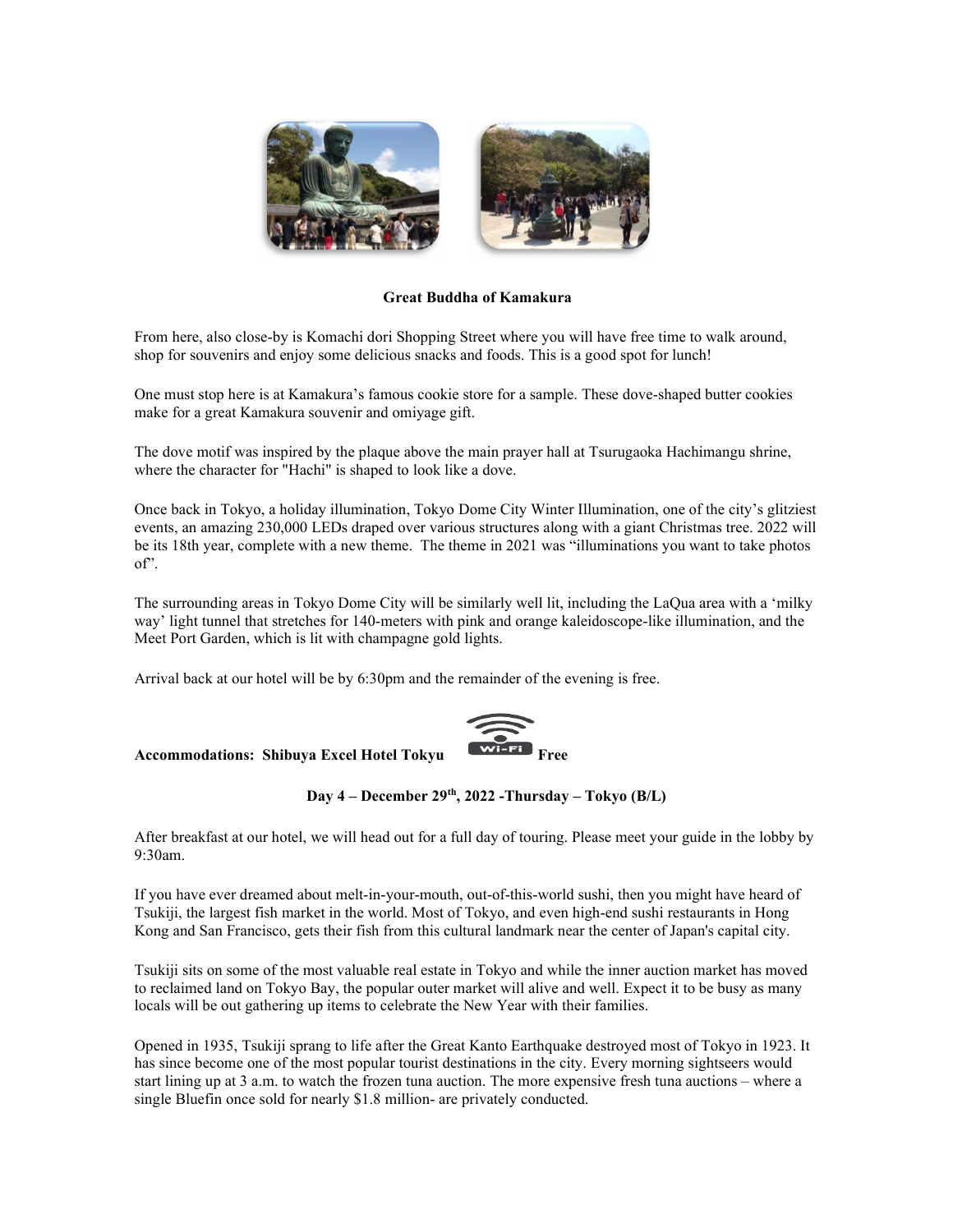It is our first stop on tour, and we will be here for 1.5 hours so that you have ample time to walk around and enjoy the outer market, visit knife-making artisan shops, tasting candies, nuts, and spices, and learning more about seasonal produce

If you are a foodie, love markets, enjoy photography – or simply like visiting unique places – then you'll probably love Tsukiji.



Tsukiji Fish Market

From here we are off to Ameyoko Shopping Street, famous throughout Japan for its wide variety of products.

The name "Ameyoko" is a short form for "Ameya Yokocho" (candy store alley), as candies were traditionally sold there. Alternatively, "Ame" also stands for "America", because a lot of American products used to be available there when the street was the site of a black market in the years following WWII.

You can get just about EVERYTHING here, clothes, bags, cosmetics, fresh fish, dried squid and spices are sold along Ameyoko. It is quite the scene to just walk around through the very crowded and narrow streets. An awesome place to sightsee, shop and eat! We will remain here for 1.5 hr., so you can shop at leisure.



Ameyoko- best spot to find omiyage items

Its noontime and time for lunch at a local restaurant.

This afternoon, a visit to Asakusa, the traditional, low-rise, down, and dirty Tokyo of yesteryear. Although on the surface it is ye olde Japan, this was the first part of the capital to have significant western influence. It was even the site of Japan's first cinema.

Attractions in the area include one of Tokyo's most historic temples – Sensoji, and the impressive Kaminarimon Gate that marks the entranceway to the temple. Also, you cannot miss Phillip Stark's 'Golden Poo' on the roof of the nearby Asahi Breweries headquarters.

Sensoji Temple dates to 645, but with the original destroyed in the air raids of 1945, today's building is a 1958 reconstruction. At the top of the steps, as a mark of respect, clap twice and bow your head. It is also customary to make a small offering by tossing coins into the wooden rack.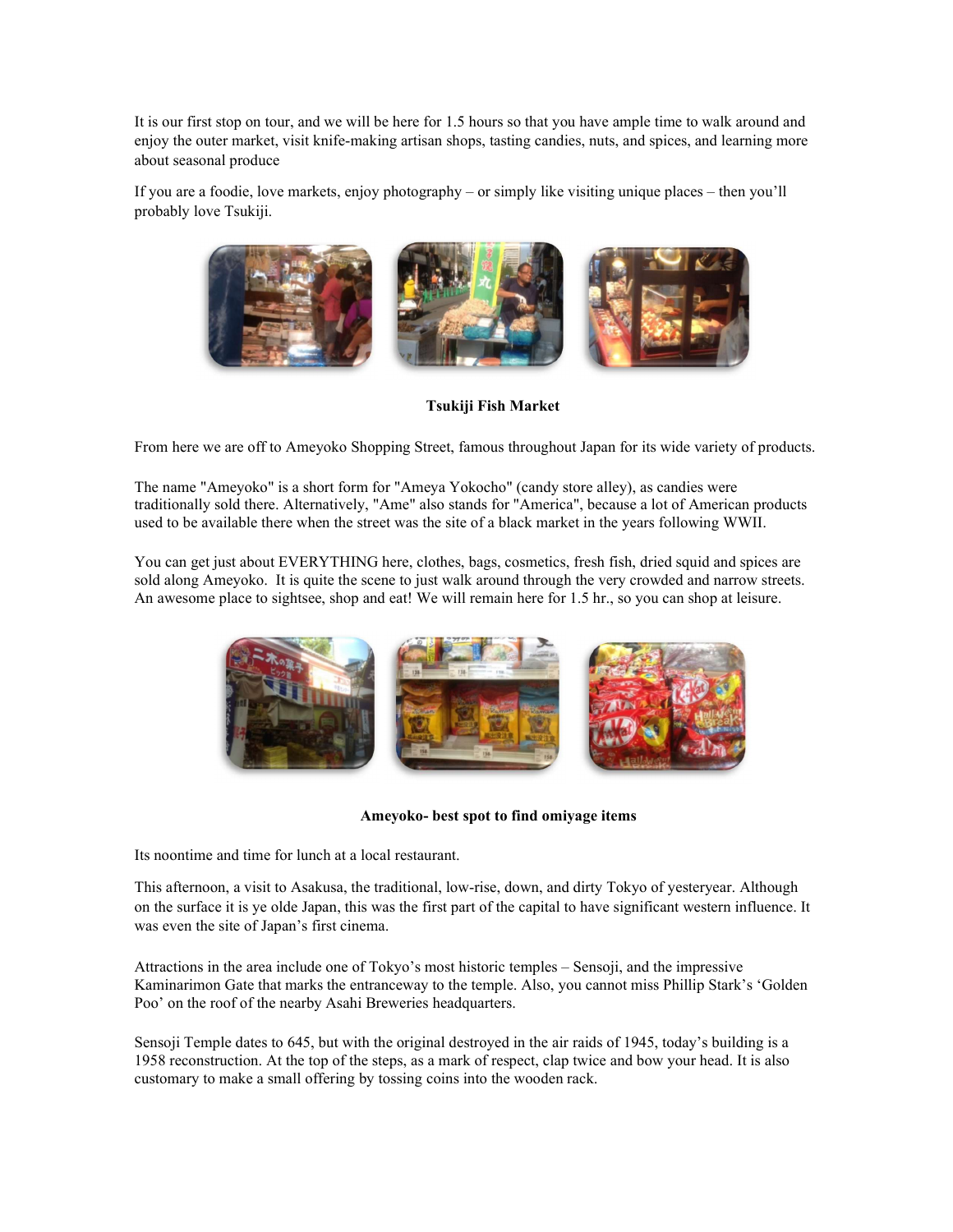The Five Storied Pagoda was built in 1973 and amongst others; it stands in honor of comedians! Standing 54 meters high, reinforced with concrete and steel, and like all pagodas, running down the center is a giant pillar of Japanese Cypress tree wood.

Once through the gate you will be in Nakamise Shopping Arcade. The street is lined with colorful, lively stalls selling traditional knick- knacks, festival foods and rice crackers. There are over 50 shops along this shopping street. Enjoy leisurely time to browse and shop.



Asakusa, Sensoji Temple

We end our touring day with another illumination event, this time a visit to Shibuya Blue Grotto Illumination. With over 600,000 blue lights strung the trees lining the area, it is truly a unique display of light. Drawing millions of visitors each year, Shibuya Park Street is transformed, the creation of a cave with trees. While many of Tokyo's winter illuminations are dazzling, this one has an air of mystery. Walk along and take in its grand and palatial views.

From here, our hotel is close by, arrival by 6:45pm and the remainder of the evening is free.



Day  $5 -$  December  $30<sup>th</sup>$ , 2022 - Friday – Tokyo (B)

After breakfast, please meet your guide in the lobby by 9:15am as we are off to discover more of Tokyo.

The morning begins with a drive to Arcakit Kinshicho, a large mall next to the Kinshicho Station. It is an area where mostly locals do their shopping and home to Tokyo's largest Daiso store. Be prepared for a shopping fantasy experience! There are many other shops and food venues to explore. We will be here for 2 hours.

Now, off for a visit to Meiji Shrine, located right in the middle of one of Tokyo`s most popular areas is an amazing urban oasis, Meiji Jingu. It is a shinto shrine that is dedicated to the souls of Emperor Meiji and his wife, Empress Shoken. After the Emperor's death in 1912, the Japanese Diet passed a resolution to commemorate his role in the Meiji Restoration and the construction of a shrine where his soul would be enshrined was undertaken. The area around an iris garden in Tokyo where Emperor Meiji and Empress Shoken had been known to visit was chosen as the building's location. With the passing of the resolution, construction began in 1915, formally dedicated in 1920 and finished in 1926.

When you enter the grounds of the shrine, probably the first thing that will get your attention is the, "torii" (the traditional gate to a Shinto shrine) you pass under. It is enormous and majestic, completely impossible to miss. There are three torii in total between the Harajuku entrance and the main building. But once you pass under the first one, you enter the forest which blocks out the sights and sounds of the city.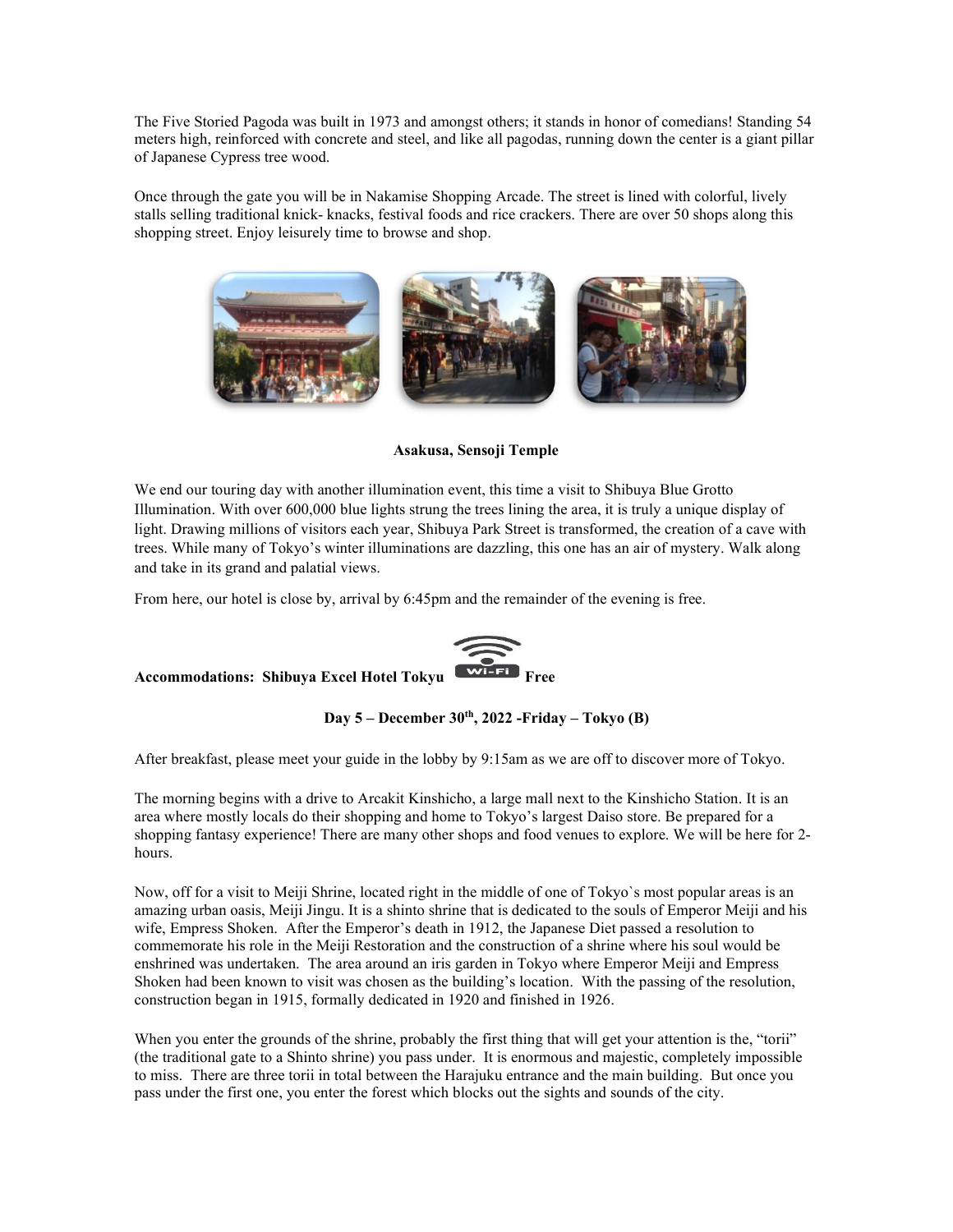While walking along the path to the shrine you will pass huge barrels of sake. These barrels are donated every year by Meiji Jingu Nationwide Sake Brewers Association to the enshrined deities at the shrine, and they make for a great photo opportunity for the visitor.

About five minutes past the sake barrels, you`ll come to the entrance of the main shrine area, from where you can see the Mode Gakuen building far behind in the distance. The two buildings really contrast each other. Mode Gakuen, an icon of the modern age – and Meiji Jingu an icon of ages past, but still relevant in the modern era as it one of the main places for News Year prayers.

Hatsumode is the first shrine visit of the year to pray for good fortune and health for the year to come. Close to ten million visit Meiji Shrine each year, with three million visitors alone between New Year's Eve and the 3rd of January.

Let us enjoy a walk-through Meiji and see what preparations are in place for this evening.

Now, off to Harajuku, renowned for colorful street art and youth fashion, with quirky vintage clothing stores and cosplay shops. It is without a doubt the center of Japan's teenage cultures and fashion styles. The focal point is Takeshita-dori, and its side streets, which are lined by many trendy shops, fashion boutiques, used clothes stores, crepe stands, and fast-food outlets geared towards the fashion and trend conscious teens. It is a fun experience for all ages. Just in case you forgot a purchase at Daiso, you will get another chance here.

Back to our hotel by 4:00pm and the remainder of the afternoon and evening is free. If you want to remain in Harajuku longer, it is a quick train ride on the Yamanote line, just 5-minute.



# Accommodations: Shibuya Excel Hotel Tokyu

## Day 6 – December 31st, 2022 -Saturday – Tokyo (B/D)

After breakfast, a complete free day to shop, sightsee, or maybe a little of each.

As you have already noticed, Shibuya is one of the most popular areas of Tokyo. It is the go-to neighborhood for entertainment, shopping, fashion, and cuisine.

Please meet your Panda Travel escort in the lobby by 5:30pm as we have a traditional multi-course Japanese New Year's Eve dinner on tap beginning at 6:00pm at one of hotel's restaurant.

After dinner, you are steps away from all the excitement as we near the midnight hour and welcome in 2023!

## Day 7 – January 1st, 2022 -Sunday – Tokyo-Narita (B)

## Shinnen Akemashite Omedetou Goziamasu!

After breakfast at our hotel, please meet your guide by 8:30am as we are off on a very special New Year's Day in Japan.

The day begins with a visit to Tokyo Tower. Standing 333 meters high in the center of Tokyo, Tokyo Tower is the world's tallest, self-supported steel tower and 13 meters taller than its model, the Eiffel Tower. A symbol of Japan's post-war rebirth as a major economic power, Tokyo Tower was the country's tallest structure from its completion in 1958 until 2012 when it was surpassed by Tokyo Skytree.